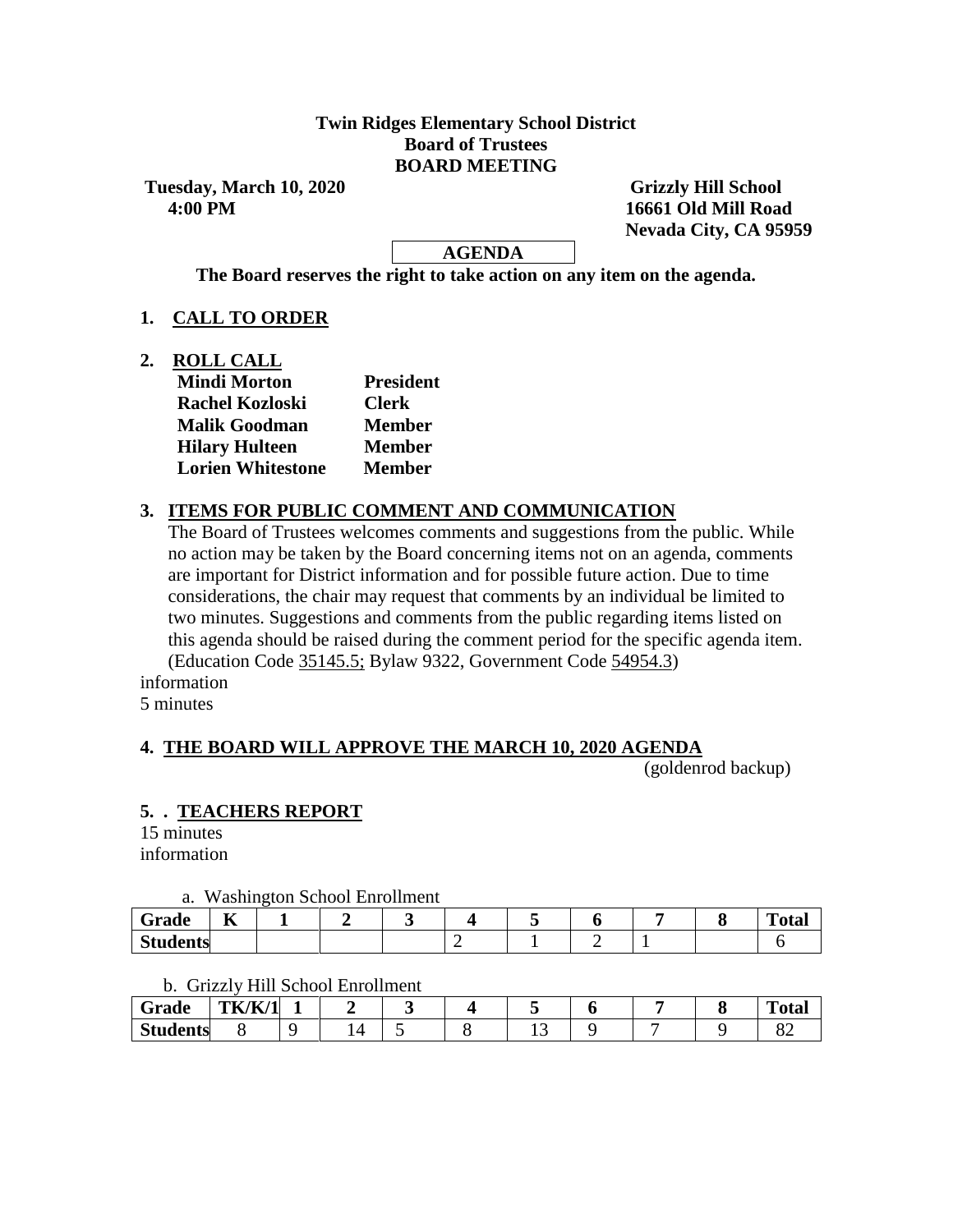## **6. INVESTMENT REPORT UPDATE: OWENS ESTATE & STRATEGY GROUP**

Information

10 minutes (white backup)

# **7. CONSENT**

Consent items shall be items of a routine nature or items for which no Board discussion is anticipated and for which the Superintendent recommends approval. The public has a right to comment on any consent item. At the request of any member of the Board, any item on the consent agenda shall be removed and given individual consideration for action as a regular agenda item.

## **7.1 THE BOARD WILL APPROVE THE FEBRUARY 11, 2020 MINUTES**

### (salmon backup) **7.2 THE BOARD WILL APPROVE THE JANUARY 29,2020 SPECIAL BOARD MEETING MINUTES**

## **7.3 ACCEPT LETTER FROM NCSOS ON 2019-2020 1ST INTERIM PERIOD AND BUDGET REPORT** (blue backup)

## **7.4 APPROVE WARRANTS**

(white backup)

### **8. FAMILY RESOURCE CENTER**

3 minutes Information

#### **9. FACILITIES UPDATE REPORT**

10 minutes information

# **10. BOARD REPORTS**

5 minutes Information/discussion

## **11. UPDATE ON TECHNOLOGY WIRING**

10 minutes information

#### **12. BOARD POLICIES 1,000'S FIRST READ**

10 minutes information

## **13. J-13 WAIVER FOR 2018-2019**

5 minutes (peach backup) information / action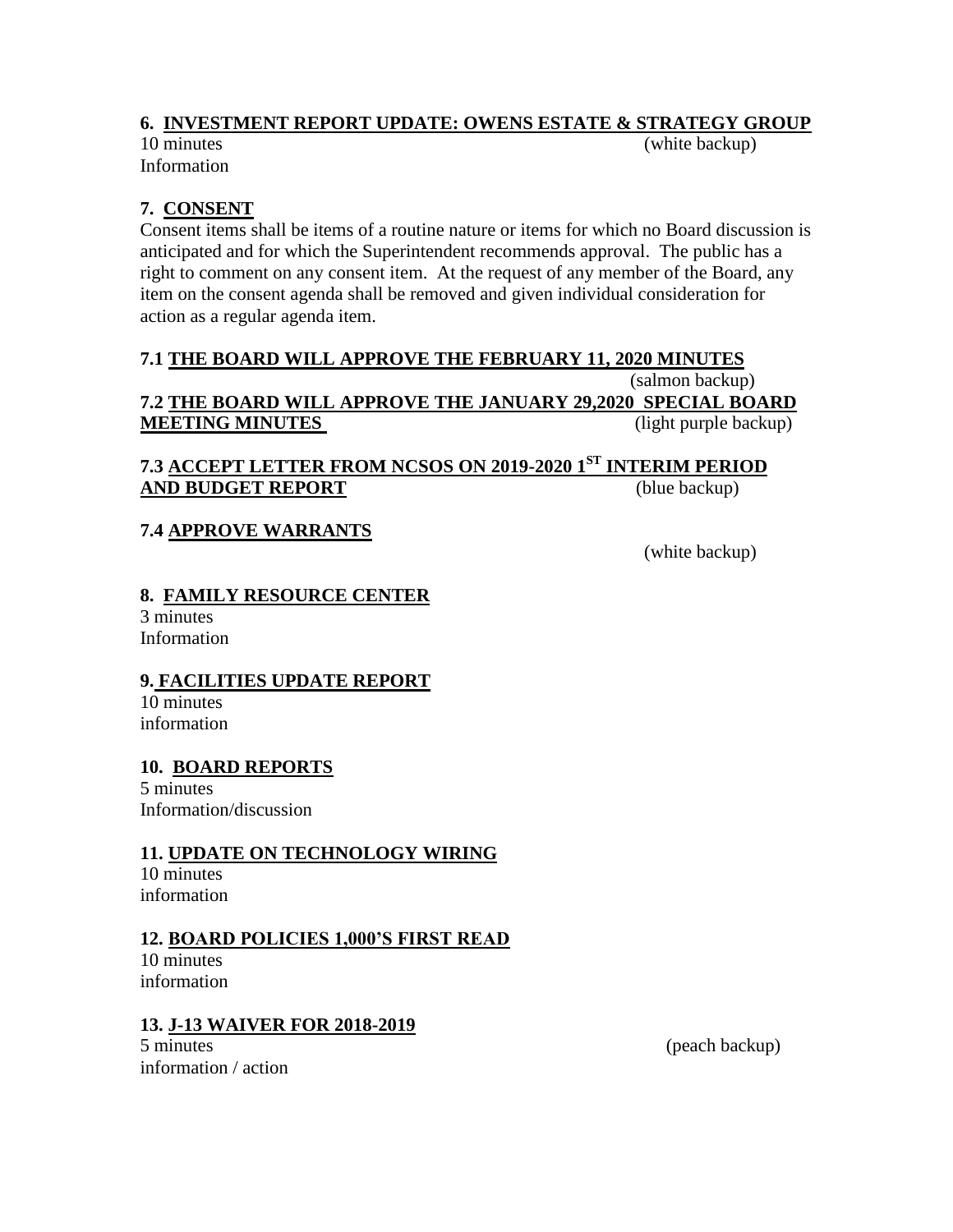#### **14. SUPERINTENDENT'S REPORT**

10 minutes information

### **15. LCAP UPDATE**

10 minutes information

## **17. SAFETY PLAN APPROVAL CONTINGENT ON UPDATING SAFTEY ROUTES**

5 minutes Information/action

## **18. APPROVAL OF CDE CONSOLIDATED APPLICATION AND REPORTING FOR FEDERAL PROGRAMS**

3 minutes

action (buff backup)

### **19. AUDIT FINDINGS REPORT**

10 minutes Information/discussion

#### **20. APPROVAL OF 2018-2019 AUDITOR SELECTION**

3 minutes

action (pink backup)

### **21. APPROVAL OF RESOLUTION # 20-09: CERTIFICATION OF 2019-20 SECOND INTERIM REPORT AND REVISED APPROPRIATIONS**

3 minutes

action (gray/ white backup)

#### **22. VAN PURCHASE FOR FIELD TRIPS**

10 minutes Information/action (yellow backup)

#### **23. WASHINGTON**

5 minutes information/discussion

### **24. OPEN PUBLIC HEARING ON INCREASING SCHOOL FACILITIES FEES AS AUTHORIZED BY GOVERNMENT CODE SECTION 65995 (b) 3** (light green backup) **24.b CLOSE PUBLIC HEARING ON INCREASING SCHOOL FACILITIES FEES AS AUTHORIZED BY GOVERNMENT CODE SECTION 65995 (b) 3**